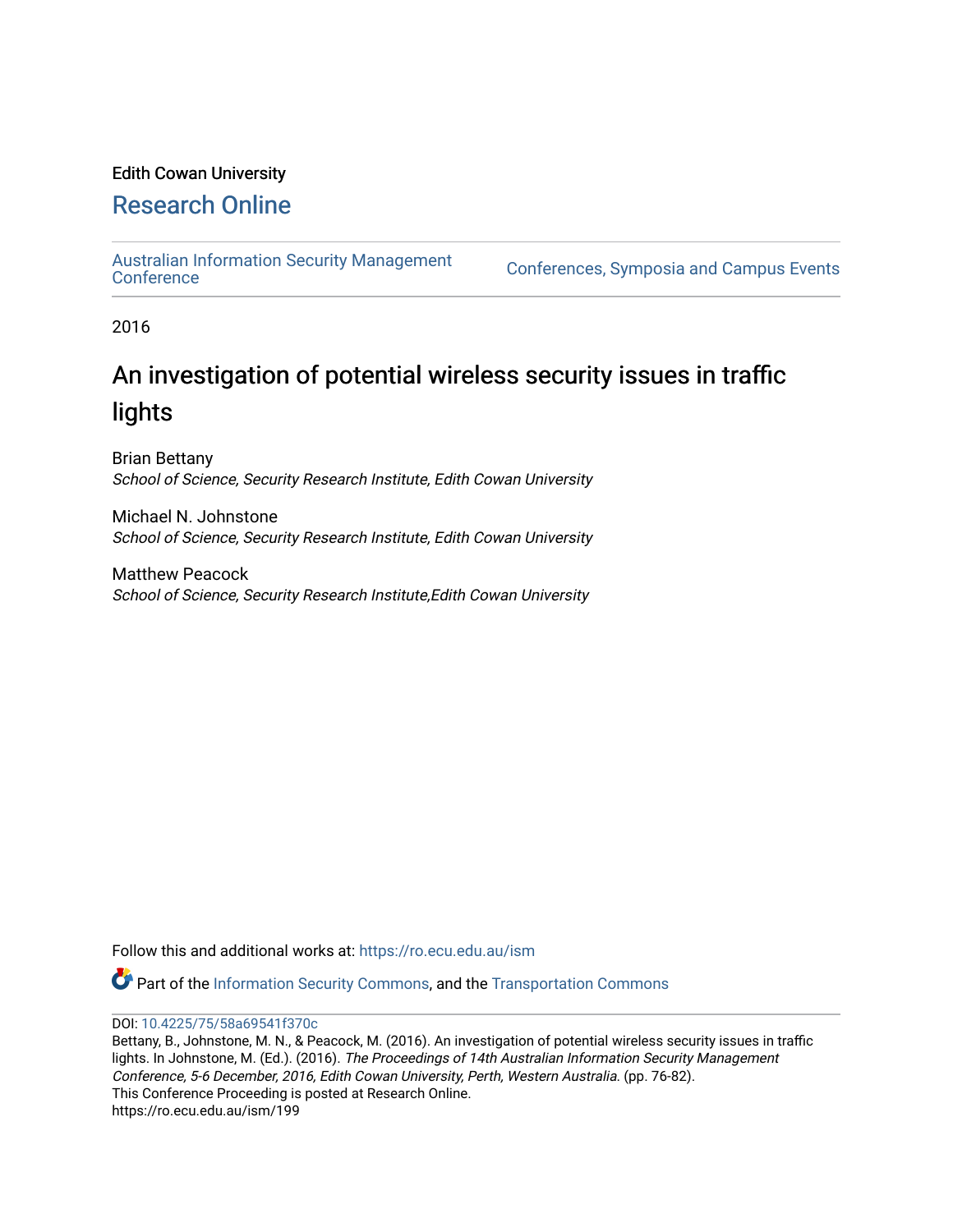# **AN INVESTIGATION OF POTENTIAL WIRELESS SECURITY ISSUES IN TRAFFIC LIGHTS**

Brian Bettany<sup>1</sup>, Michael N. Johnstone<sup>1, 2</sup>, Matthew Peacock<sup>1, 2</sup> <sup>1</sup>School of Science, <sup>2</sup>Security Research Institute Edith Cowan University, Perth, Australia bbettany@our.ecu.edu.au, m.johnstone@ecu.edu.au, m.peacock@ecu.edu.au

#### **Abstract**

*The purpose of automated traffic light systems is to safely and effectively manage the flow of vehicles through (usually) urban environments. Through the use of wireless-based communication protocols, sets of traffic lights are increasingly being connected to larger systems and also being remotely accessed for management purposes, both for monitoring and emergency purposes. These protocols, however, were not designed with security as a primary requirement, thus systems may operate with sub-standard or non-existent security implementations. This research aims to test if the same issues and vulnerabilities that appear to be present in traffic light systems in the USA are prevalent in Australia, specifically, Perth. There is evidence of weaknesses in traffic systems in Eastern Australia and by undertaking this research the conjecture that the same weaknesses may be present in Perth traffic systems can be answered. While none of three common wireless protocols (ZigBee, Bluetooth or Wi-Fi) were found to be in-use, the discovery of a large, consistent network pulse warranted further investigation at one specific intersection***.**

#### **Keywords**

Wireless Protocol, Critical Infrastructure, Cyber Security

### **INTRODUCTION**

Traffic lights have existed in some form for over a century, with the first coloured signal light system appearing in 1914 in London, England (Helmer, Meth, & Young, 2015), consisting of two semaphore arms lit by gas lights. Mueller (1970) notes that by 1915 parts of America were trialling a similar system except it incorporated electric lights and contained a small rotary compressor to blow a whistle, a method well-established at the time by on-duty policemen to control traffic. In 1920 the first three-light (Red, Amber and Green) system was installed in Detroit, Michigan and represents the beginning of what would be conventionally recognised as the modern traffic light.

These early lights are somewhat unsophisticated compared to the traffic lights in use today. Mladenovic (2012) states that traffic lights are now part of a much larger system that is controlled by a central computer using programs such as SCATS (Sydney Coordinated Adaptive Traffic System) or SCOOT (Split Cycle Offset Optimisation Technique). These systems can measure traffic volumes used in road sensors and adjust light timings to allow for the most efficient flow of traffic, not only in a single set of traffic lights, but throughout a whole city.

The motivation for efficient movement of traffic is simple: traffic jams cost time and therefore money. Hodson (2014) estimates that the combined economic loss from traffic congestion for France, the UK, Germany and the USA will increase from USD \$200 billion in 2013 to \$293 billion by 2030. The total economic losses equate to \$4.4 trillion over this 17 year period. These figures represent both the direct (cost of fuel and time wasted) and indirect costs (increased cost of doing business) caused by traffic congestion. The study predicts that the average hours wasted in traffic will increase by 6% by 2030. It also highlighted the environmental cost of this congestion, suggesting that in the four countries studied, idling vehicles released 15,434 kilotons of  $CO<sub>2</sub>$  into the atmosphere and that this figure will increase to 17,959 kilotons by 2030. Therefore, any attack (cyber-based or otherwise) on systems that control traffic need only be moderately successful to have a large impact on the economic well-being of a country.

Traffic systems are a vital part of the critical infrastructure of any city, and a city's economic and social wellbeing is dependent on the smooth movement of people and freight. It could therefore be assumed that any disruption to this system will have some form of impact. This does not have to be a major disruption to have a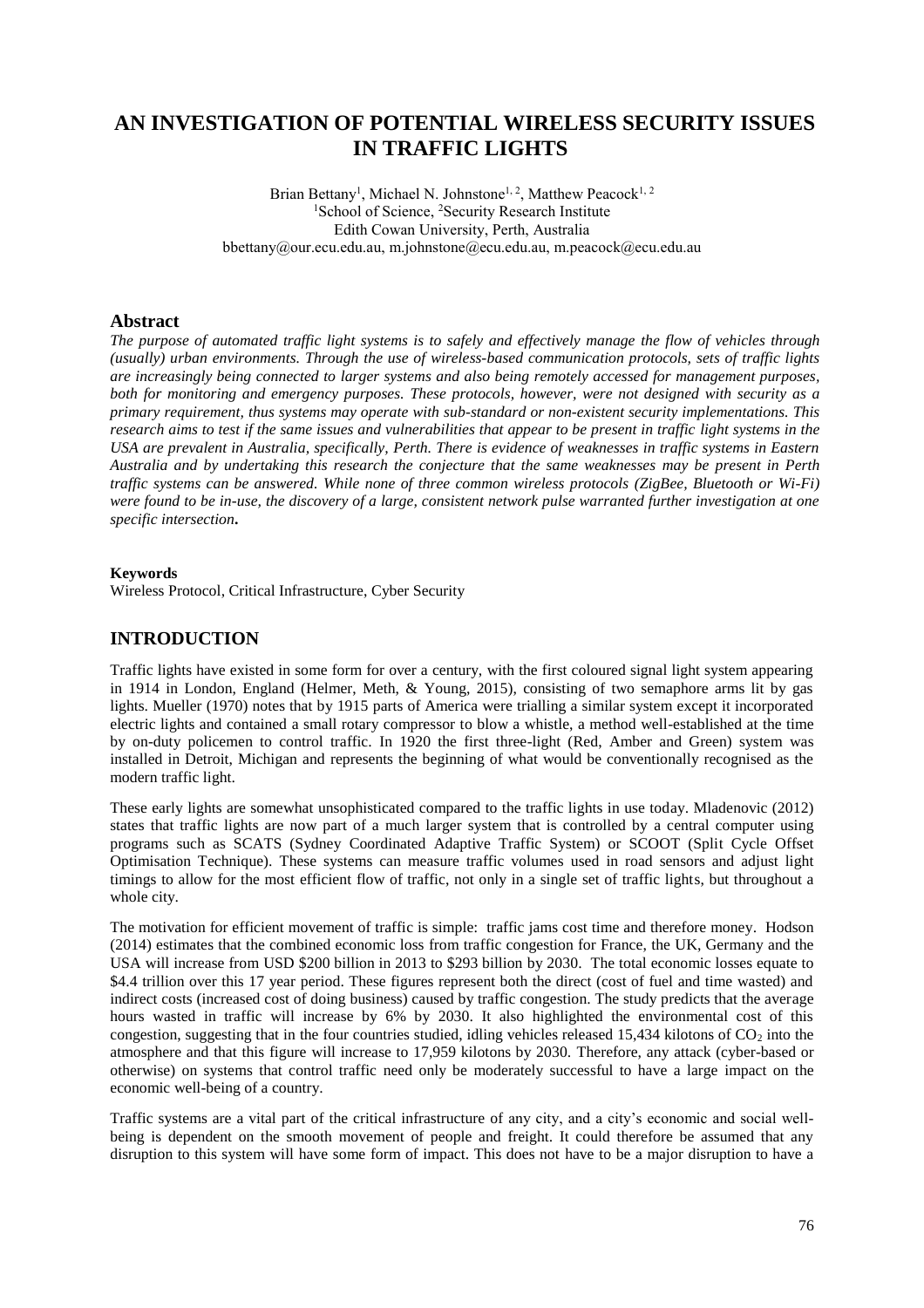potentially devastating effect, for example consider emergency vehicles not being able to get to where they have to be because they are caught in a traffic jam caused by a traffic system failure (Kelly, 2001).

Cerrudo (2014) claims to able to hack into the traffic lights in several United States cities, including Washington DC and New York City, and potentially alter the timings of the signals. Cerrudo (2014) showed how to intercept the wireless signals that were being transmitted from a sensor node in the roadway to a traffic controller located on the road-side using commercial off the shelf tools. The specific system in question is produced and marketed by Sensys Networks which, according to their sales literature, is used extensively around the world including Australia (Ford, 2015).

This research aims to test if the same identified issues and vulnerabilities that appear to be present in traffic light systems in the USA are prevalent in Australia, specifically, in the city of Perth. The remainder of the paper describes some specific instances of traffic or traffic-related attacks, defines the experimental methodology used and discusses the findings of the research.

## **SECURITY ISSUES IN TRAFFIC LIGHT SYSTEMS**

Much like the advancement of other service-based systems, traffic lights were not designed with security as a principal requirement. Early security of these systems revolved around physical isolation and proprietary protocols. However, with increased connectivity for remote management and operation, and the use of common protocols for interoperability, the security through obscurity paradigm no longer applies to these critical systems.

There is limited peer-reviewed research on the security of traffic lights. Estrin (2013) reports that in September 2013 cyber-terrorists attacked the traffic system in the Israeli city of Haifa, targeting the security camera network on the Carmel Tunnels toll road with what was believed to be a Trojan malware programme. The attack was carried out sporadically over two days, resulting in the roadway being shut down during the peak hour period, and remaining shut for a period of eight hours on the second day. The resulting traffic jam not only caused long delays to the commuters caught in it, but could have other less visible flow-on effects. These include the cost of any type of traffic congestion to business and risk to life should emergency vehicles be stopped or delayed by the traffic jam (Bernasek, 2014; Kelly, 2001, Schrank, Eisele, & Lomax, 2012). While this attack was an extreme case, with driverless cars currently in the trial phase, security issues in traffic light systems are a risk that will need to be managed, given the increased automated interaction between driverless cars and traffic light systems (Petit & Shladover, 2014). There has been limited research into the vulnerabilities of these systems carried out in the USA (Cerrudo, 2014; Ghena, et al., 2014), with very little consideration of whether these same vulnerabilities are present in systems used in Australia.

A team from the University of Michigan (Ghena et al., 2014) investigated local traffic light systems. In the Michigan area, traffic light systems use induction loops below the ground to detect cars, which then communicate using wireless signals between the traffic controllers and the central server. The central server is capable of making modifications to the light timings dependent on the information it receives from the induction loop sensors, to dynamically avoid or alleviate traffic congestion. Each traffic intersection is treated as an individual isolated system, with communication and coordination between intersections undertaken using a central server. The protocol used for these wireless communications is a proprietary protocol similar to 802.11 Wi-Fi; which presents an SSID visible from a normal laptop or smartphone.

With the cooperation of a road agency in Michigan, Ghena et al  $(2014)$  went on to show that it was possible to compromise traffic lights in Michigan by using the communication radio signals used by the network. These fell into two ranges, 5.8GHz for short distance in-line signals and 900MHz for longer distances blocked by buildings or other obstacles. They found three major problems with these traffic communications:

- 1. Wireless signals were not encrypted
- 2. Default usernames and passwords were used
- 3. Known exploits could be used

These weaknesses allowed for attacks such as Denial of Service (DoS), timing manipulations to cause congestion and the ability to exploit these weaknesses while driving to ensure a green light wherever you go.

It was shown that at least in these types of traffic controllers the more extreme claims of deaths or accidents resulting from all the lights turning green are highly unlikely unless physical access to the traffic control box can be achieved, because a hardware system is in place which stops this event happening.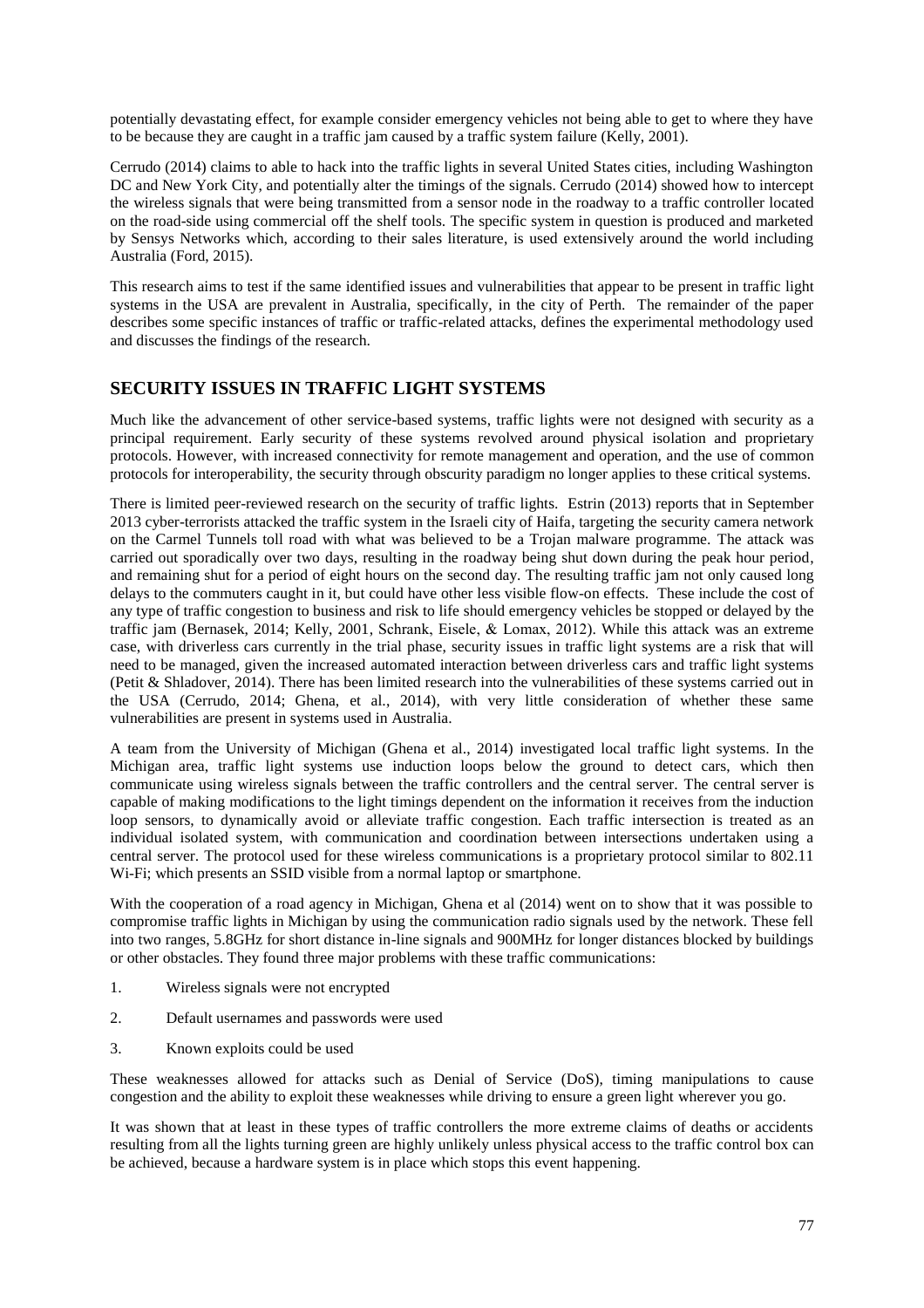#### **Government Audits**

Similar to the US, there is little publicly-available information about the security of traffic systems in Australia. There have, however, been two Australian State Governments that have run audits on their traffic systems in the past five years, with both identifying a number of weaknesses (Gaskell et al., 2015; QUA, 2013).

The Queensland Government audit undertaken before the 2014 G20 conference in Brisbane identified a lack of security understanding, and a wide range of security issues. The report states, "The traffic management systems for the Brisbane metropolitan area were not secure. If the systems were specifically targeted, hackers could access the system and potentially cause traffic congestion, public inconvenience and affect emergency response times. Such attacks could also cause appreciable economic consequences in terms of lost productivity. It was identified that these issues were caused due to increased connectivity between control systems and the Internet for remote management purposes" (QUA, 2013). A similar audit, released by the Audit Office of New South Wales in 2015 also found significant security issues in the traffic management system, stating that the risk management process put in place had covered the Transport Management Centre infrastructure, but the scope did not include the traffic network. Of note was one particular section of the road network, which had an identified lack of security and could lead to traffic disruptions, avoidable accidents or even the loss of life (Gaskell et al., 2015). These audits did not disclose specific details of the vulnerabilities discovered, but it is clear from the findings that there were concerns as to the security of the traffic system at a holistic level. In response to these audits the relevant government departments of both states have stated that they have made, or are making the necessary changes to the systems, security practices and security education and awareness training for staff. At this time there is no evidence the WA government has audited the traffic control systems in Perth, in relation to their susceptibility to cyber-attack. The aim of this research is thus to investigate if wireless security issues of traffic sensors, identified in the US, and in operation in Eastern Australia, are in use and/or prevalent in Perth.

## **RESEARCH METHOD**

The research was designed as a number of field experiments, where a combination of appropriate hardware and software resources were used to try and detect, capture and then analyse specific wireless communication used by a selection of traffic lights in Perth. Each step (hypothesis, defined in Table 1) is dependent on its precursor.

The initial focus of this research was to ascertain if the same wireless security issues described by Cerrudo (2014) were present in traffic systems used in Perth. There was evidence that these systems are in use in Melbourne ("M80 FWY Management System", 2012; "Sensys networks freeway solutions, Melbourne", 2010), so there was a possibility that they could also be in use here in Perth.

To answer the key research question, viz. *"Could the same security concerns highlighted in America in regard to ZigBee be present in the traffic systems here in Perth?"*, a number of hypotheses were proposed and are presented in Table 1.

The research was focused on the way traffic light systems communicate at the intersection level and whether specific wireless communications, namely ZigBee, are used. ZigBee was selected because, whilst Cerrudo, (2014) did not specify the protocol he examined, it is clear from the evidence he presented that he protocol was ZigBee. The field experiments to examine these communications were undertaken between March and June 2016 at multiple traffic intersections in Perth. These intersections were chosen because they allowed easy and safe access and represented a cross section of the traffic lights in the eastern and western suburbs of Perth.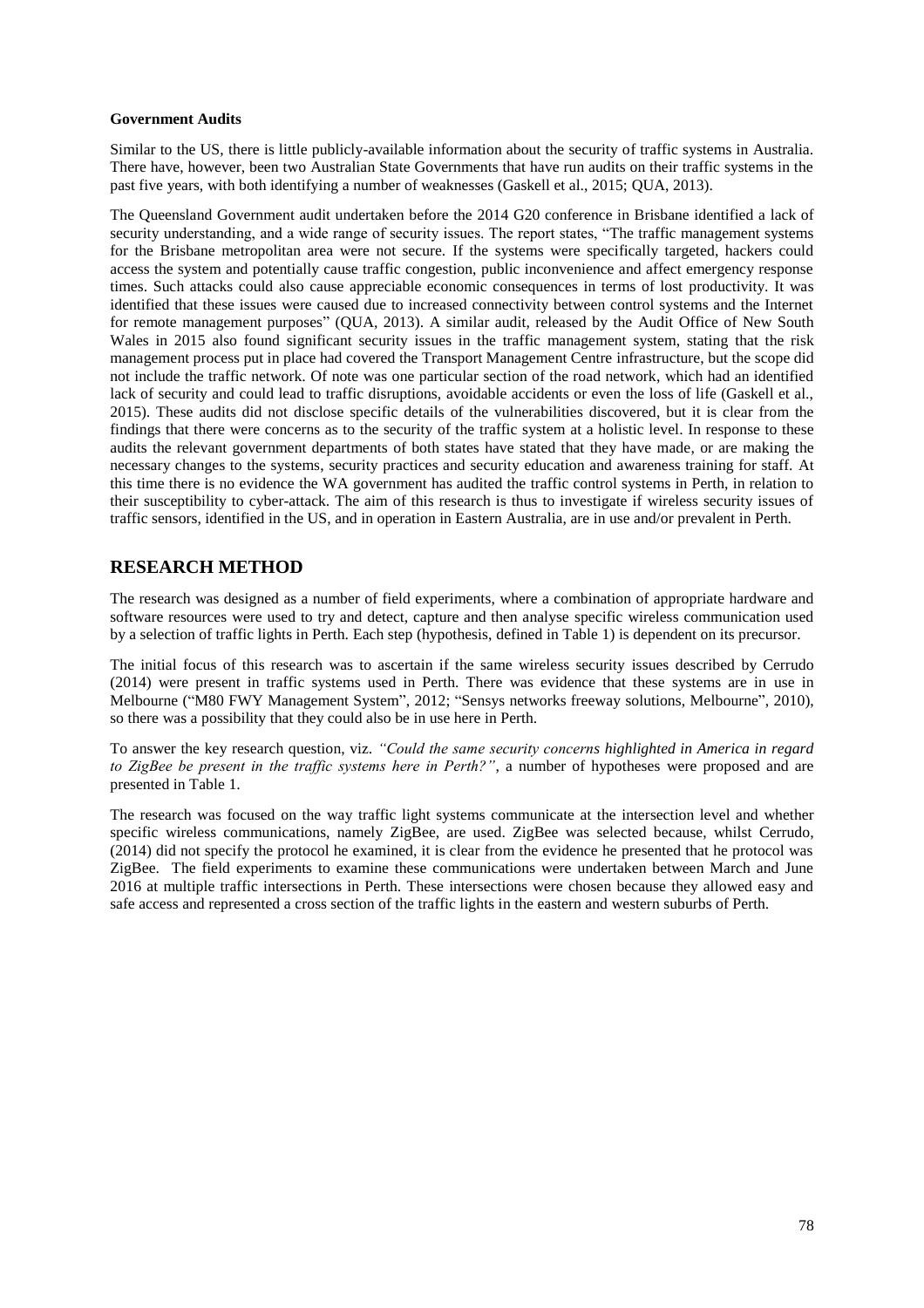*Table 1: Hypotheses to be tested*

# **Hypotheses** *H1: ZigBee can be detected in use for wireless communication by traffic lights in Perth. H2: The ZigBee packets used by the traffic lights can be captured for analysis. H3: The ZigBee traffic used by the traffic lights is encrypted. H4: Default settings for authentication are being used by ZigBee traffic systems. H5: ZigBee traffic is susceptible to attack with the KillerBee framework. H6: New nodes can connect to the traffic system using zbassocflood to a point where the system overloads. H7: Legitimate commands can be sent to the traffic system using zbreplay and accepted. H8: Legitimate commands are accepted and can be used to change the timings of the traffic lights.*

### **Materials**

The initial aim of capturing transmitted packets involved passively sniffing at the traffic intersection; to do this the following equipment was used:

- 1. HP Laptop (Pavillion dv6) with Windows 8.1 (64 bit) operating system
- 2. VMware Workstation 12 Player virtual machine running Kali-linux-2016.1-amd64
- 3. Wireshark version 2.0.1 installed as part of Kali-linux-2016.1-amd64
- 4. Atmel RZUSBstick antenna configured to work with the ZigBee protocol
- 5. KillerBee 1.0 Framework running on Kali-linux-2016.1-amd64

# **ANALYSIS AND DISCUSSION**

According to Main Roads WA, Perth has over 850 sets of traffic lights in use throughout the metropolitan area ("Traffic Signals", 2015). These traffic lights are controlled using SCATS and a typical layout for the overall system is shown in Figure 1, whilst Figure 2 shows a typical intersection layout.



*Figure 1: SCATS Control Hierarchy Layout.*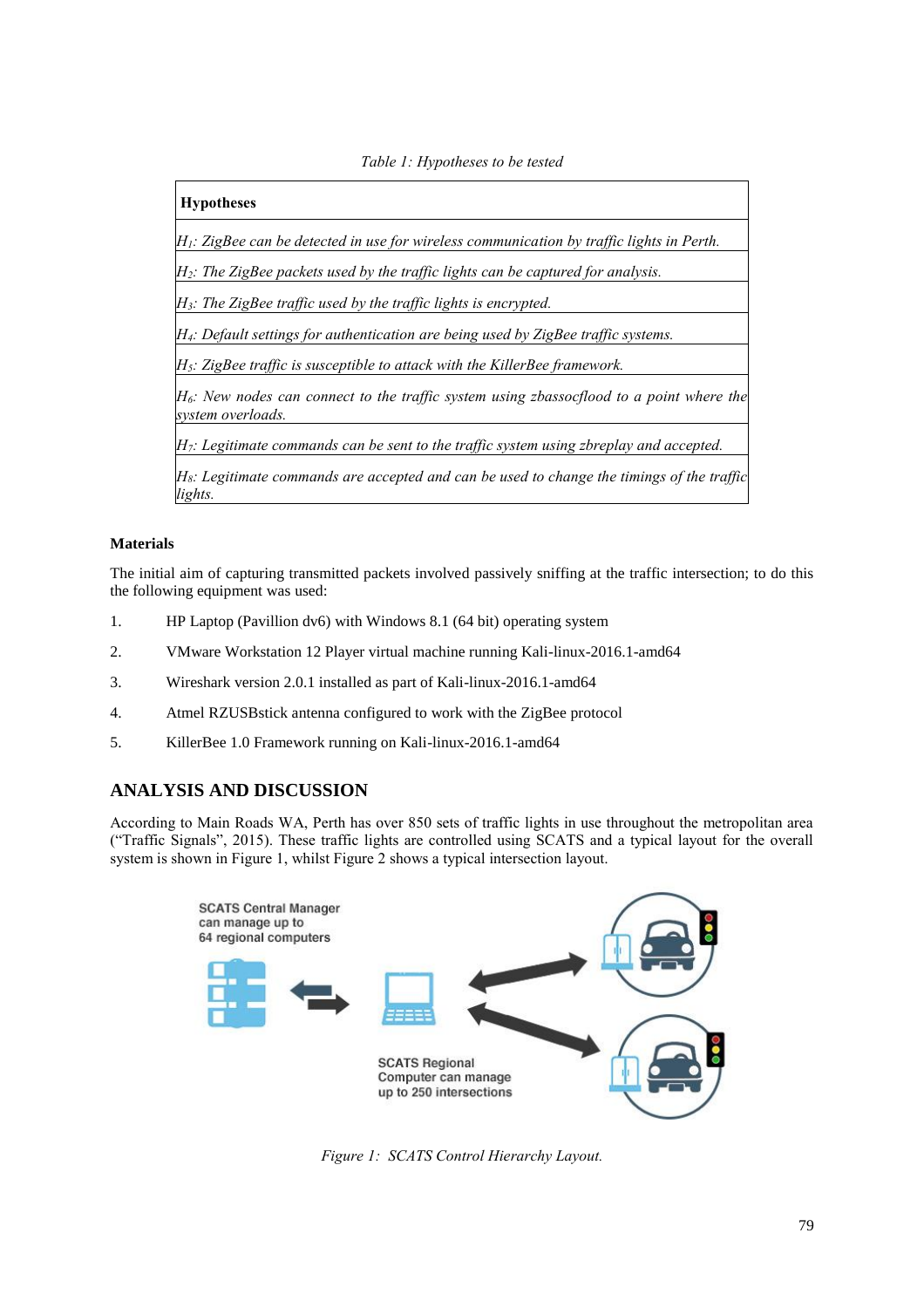The intersections examined consisted of a series of in-road sensors (induction loops) that are connected to a road side control box, which is subsequently connected to both the traffic lights and the regional control centre.

A car moving down the road is picked up by the in-road sensor, which sends this information to the roadside control box. The information is then sent back to the regional computer that performs an analysis, consisting of all the information provided by the other intersections in the area that it controls. The stated configuration gives the regional controller an overview of traffic conditions in a wide area, allowing intelligent decisions to be made to adjust traffic light times accordingly. The most appropriate timings are then sent back to the roadside controller, which then implements the timings through control of the associated traffic lights (Dineen & Cahill, 2001). A central control centre manages the regional controllers, allowing oversight and manual manipulation of the system when necessary, such as in emergencies.



*Figure 2: Typical Traffic Light Road layout, retrieved from Agarwal (2013)*

Captures of the ZigBee protocol were attempted at ten different intersections in Perth, these tests being attempted on two separate occasions at each intersection and when possible, on different days and times. No traffic was detected on any channel, thus disproving  $H_1$  and effectively invalidating the remaining hypotheses defined in Table 1. This result led to a re-focusing and re-evaluation of the research goal whereby other common wireless protocols were examined. The research question was re-framed as:

"*Is there any evidence that other wireless communication protocols are being used to transmit data between the components that make up an intersection set of traffic lights in Perth, specifically:*

- *a. Is Bluetooth (IEEE 802.15.1) used in the majority of traffic lights in Perth?*
- *b. Is Wi-Fi (IEEE 802.11) used in the majority of traffic lights in Perth?"*

Additional appropriate hypotheses were developed accordingly, to test the revised research question.

In addition to the materials described in the previous section, extra hardware (an Ubertooth One antenna 2015- 10-R1) and software (Spectools -2015-10-R1) were utilised to enable detection and capture of these identified protocols.

Testing was undertaken at the same intersections as the ZigBee testing. A Spectools scan using the Ubertooth One was run at each intersection- a typical example being shown in [Figure .](#page-6-0) The green line represents Bluetooth transmissions while the white lines are Wi-Fi.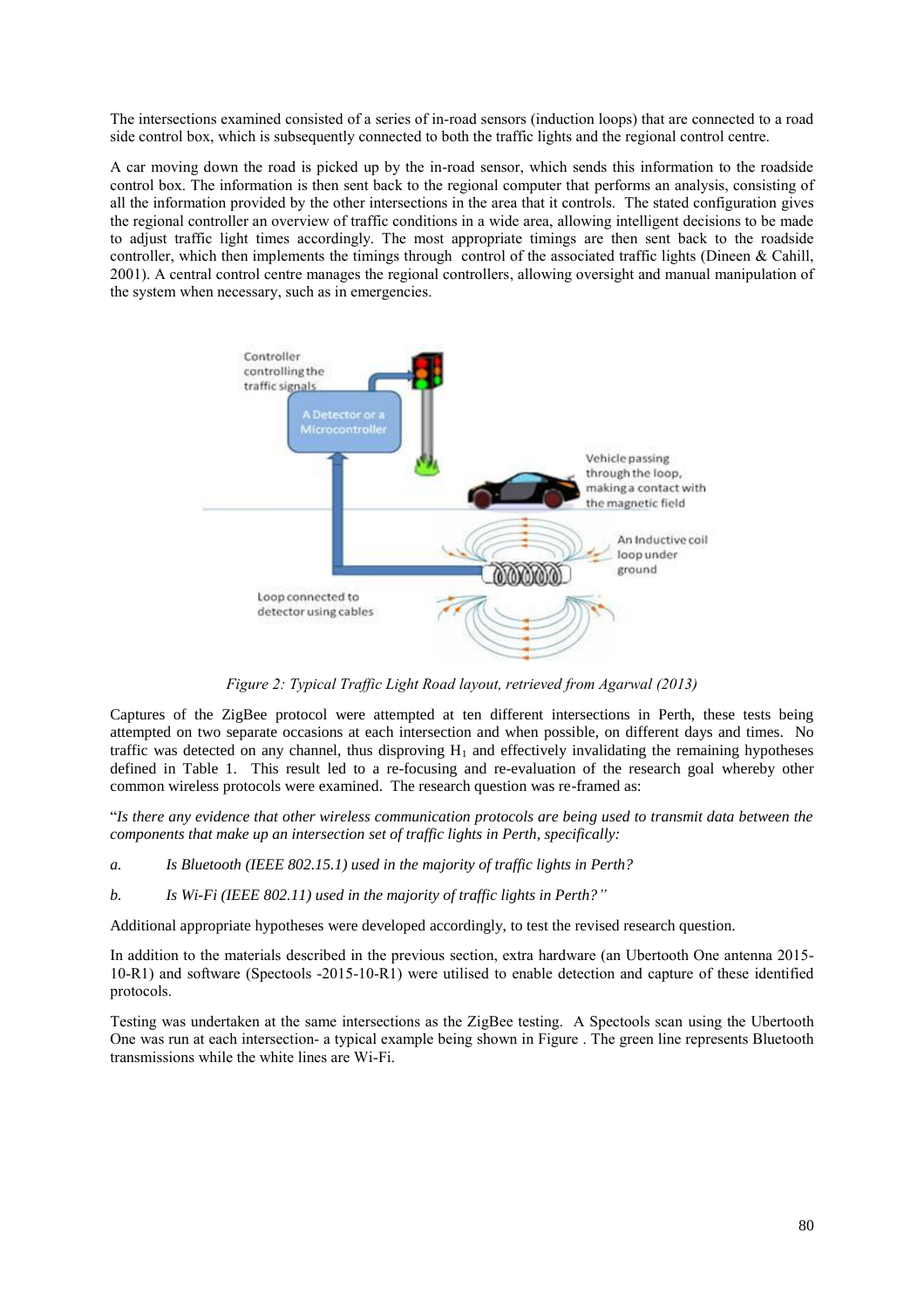

*Figure 3: Ubertooth spectral analysis, depicting Wi-Fi and Bluetooth Activity*

<span id="page-6-0"></span>The Ubertooth One proved to be a useful spectrum analysis tool. It detected both protocols in the 2.4GHz range and displayed the traffic effectively. Although there were many transient devices at each intersection that were using Bluetooth (representing in-car systems and mobile phones used by pedestrians), there were no identified stationary Bluetooth devices at the traffic intersections (as the Bluetooth traffic did not have a static underlying pattern) based on the variable BD\_ADDR identifiers detected during analysis.

Similarly, the Wi-Fi signals found were identified as nearby houses or businesses from their SSIDs and signal strength. There was no evidence to suggest that the 802.11 protocol was being used by the traffic lights to communicate to either another intersection or the roadside control box.

However, of note was a consistently identified network traffic pulse at one specific intersection. Upon further inspection of the surrounding traffic management infrastructure, a large antenna attached to the traffic light was identified as the source of the pulse. Spectral analysis was conducted on the pulse, but similar to other intersections, the pulse could not be classified as one of the investigated protocols, (ZigBee, Bluetooth or Wi-Fi), and thus was not captured or classified. The pulse occurred regularly at one-minute intervals, and was identifiable on two separate visits to the intersection, at similar times of day/days of week and peak traffic conditions. A third visit to the intersection resulted in no pulse being identified. While circumstantial, it should be noted that traffic conditions were much lighter during the third visit, which was conducted at a different time of day/day of week, compared to the previous two visits.

## **CONCLUSION**

This research set out to look for the security flaws highlighted by Cerrudo (2014), in a traffic system that used in-road sensors connected via a wireless signal, namely ZigBee. As was outlined previously, there is some evidence that these systems are in use in Melbourne, but no such evidence was found in regard to the intersections investigated in Perth. The fact that there was no information on whether these systems were in service in Perth needed to be examined. The tools necessary for this examination were procured and testing was undertaken, however it became apparent that this protocol was not in use at the intersections tested. This result is a good outcome from a security viewpoint, considering traffic lights in Perth; if ZigBee is not being used it means it cannot be attacked via the methods outlined in Cerrudo (2014). This meant that the research project needed to be re-evaluated and modified to test a wider array of wireless protocols. Bluetooth and Wi-Fi were tested at the same intersections, using appropriate spectral analysis hardware and software. Similarly, there was no evidence of either Bluetooth or Wi-Fi being used by the traffic lights.

Finally, the discovery of a large, consistent network pulse warranted further investigation to one specific intersection. Further examination using the spectral analyser showed that none of the common wireless protocols (ZigBee, Bluetooth or Wi-Fi) were in use, similar to in other intersections investigated. Whilst purely circumstantial, the change in traffic conditions and related change in signal emission does add some weight to the argument that the identified pulse signal is being used by the traffic lights to transmit information during peak traffic periods. This is clearly an avenue for further research.